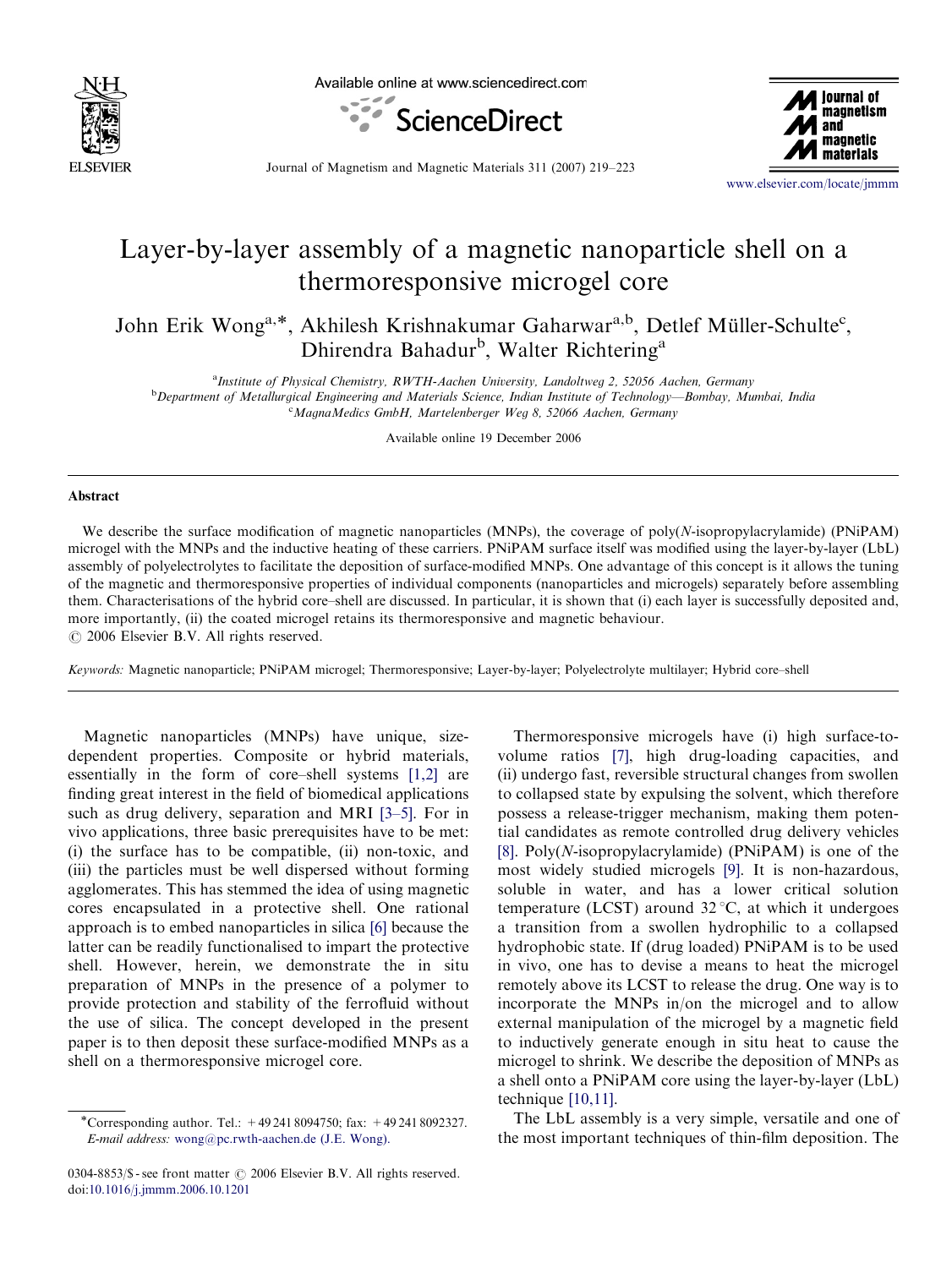LbL involves the sequential adsorption of polyelectrolytes on a charged substrate. The thickness of each layer, consequently of the whole film, and the morphology, can be monitored and tuned down to A precision by varying the ionic strength, type of salts, pH and temperature of the solutions from which these films are fabricated. These multilayered materials and structures may be developed with specifically tailored optical, magnetic, or electrical properties. The advantage of the LbL technique lies in the fact that there is no restriction in the shape or size of the substrates. Although most LbL assemblies have so far been performed on hard and rigid substrates, we recently reported the successful LbL assembly of polyelectrolyte multilayers on soft and porous thermoresponsive microgels [\[12,13\].](#page-4-0) It was already demonstrated that LbL can provide a successful pathway for fabricating inorganic and inorganic-hybrid structures [\[2,14\]](#page-4-0). The challenge now is to fabricate core–shell hybrid structures composed of MNPs on a soft and porous core.

In this work, we report the incorporation of a surfacemodified MNPs shell onto a PNiPAM core whose surface was modified with a polyelectrolyte sheath to facilitate the deposition of the MNPs (see Scheme 1). To the best of our knowledge, this is the first time that MNPs coating on thermoresponsive microgels is undertaken. This hybrid core–shell microgel offers a unique combination of thermoresponsivity and magnetism that could open up novel prospects for remotely controlled drug carriers. We describe first, the synthesis and characterisation of the MNPs, secondly those of the PNiPAM and finally those of the core–shell hybrid structure.

First, we set out to prepare negatively charged MNPs. The inclusion of the MNPs into a negatively charged polymeric shell (for example polyacrylic acid (PAA)) [\[15\]](#page-4-0) in a solution containing the polymer [\[16\]](#page-4-0) is one way to achieve this. Liao and Chen [\[17\]](#page-4-0) prepared PAA-modified MNPs (PAA–MNPs) where PAA is covalently bound to the MNPs via carbodiimide activation after the MNPs were prepared. Here, we report the in situ preparation of MNPs in the presence of PAA. For this,  $Fe<sup>3+</sup>$  solution was prepared by dissolving  $0.81$  g FeCl<sub>3</sub>  $\cdot$  6H<sub>2</sub>O (Sigma-Aldrich) in 5 ml water (all water used is double-distilled deionised water) and a  $Fe^{2+}$  solution was prepared by dissolving  $0.4963$  g FeCl<sub>2</sub> $\cdot$  4H<sub>2</sub>O (Sigma-Aldrich) in a mixture of 1 ml water and  $0.25$  ml 37% HCl. Both solutions were placed in

an ultrasonic bath for 5 min to homogenise the mixture. The  $Fe<sup>3+</sup>$  and  $Fe<sup>2+</sup>$  solutions were then mixed and allowed to stand in the ultrasonic bath for a short time (about 2 min) just before the precipitation step. 0.1 g of PAA (Fluka,  $M_{\text{W}} = 5100 \text{ g/mol}$ ) was dissolved in 40 ml of water and 10 ml of  $25\%$  NH<sub>3</sub> solution in a three-necked round bottom flask under an inert  $N_2$  atmosphere and constant stirring. To precipitate the iron oxide, the mixture of  $Fe<sup>3+</sup>$ and  $Fe<sup>2+</sup>$  was added dropwise to the PAA mixture under an inert atmosphere of nitrogen and continuous stirring. A black suspension was formed immediately and crystal growth was allowed to proceed for 30 min at room temperature with constant stirring to produce a stable, water-based suspension. Aggregates were first separated from the reaction mixture using a Nd–Fe–B magnet, and then washed three times with  $0.3 M NH<sub>3</sub>$  aqueous solution. Three cycles of centrifugation at 5000 rpm for 10 min were carried out and the precipitate was dissolved in 20 ml of water to obtain a stable ferrofluid. Exposure of this ferrofluid to a magnetic field revealed no phase separation, confirming the complete redispersion of the PAA–MNPs. A Zetasizer 3000HS (Malvern, UK) was used to characterise the PAA–MNPs. The PAA–MNPs has a zeta potential of – 28 mV and has a hydrodynamic radius of about 45 nm.

A crystallographic study of the iron-oxide powder was performed on a rotating anode STOE STADI-P X-ray diffractometer system using  $CoK_{\alpha}$  radiation  $(\lambda = 0.179026 \text{ nm})$ . X-ray diffraction (XRD) graphics were compared to the JCPDS standard data in order to deduce the crystal structure of the product. The X-ray powder diffraction pattern of magnetite particles [\(Fig. 1\(a\)](#page-2-0)) showed a spinel phase. The precision of the XRD data was relatively low due to line broadening. The line positions and relative intensities were consistent with the presence of either magnetite or maghemite. The peaks were significantly broadened due to the small size of the crystallites. The volume average relative particle size of the crystal, D, was calculated using the Scherrer formula giving  $D_{311}$ ~14 nm. Comparison of the data obtained from dynamic light scattering (DLS) and XRD gives an indication that the PAA–MNPs are not coated with single PAA layer, but merely a ''defined aggregate'' of several MNPs with probably several PAA chains.

Thermogravimetric analysis (TGA) on PAA–MNPs was carried out on the dried samples with a heating rate of



Scheme 1. LbL deposition of polyelectrolyte and magnetic nanoparticles on PNiPAM microgel.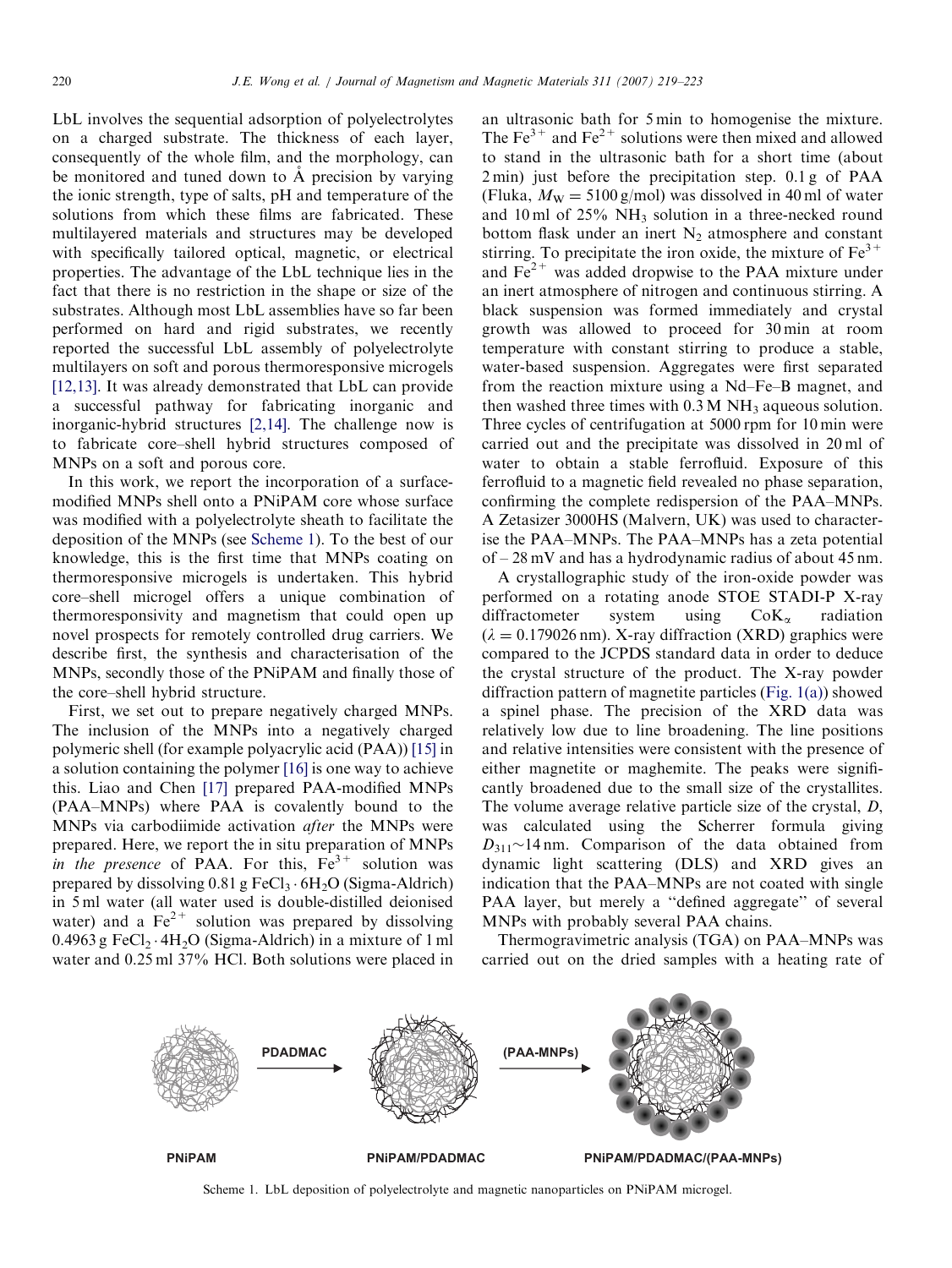<span id="page-2-0"></span>

Fig. 1. (a) X-ray powder diffraction pattern of PAA–MNPs. (b) TGA curve showing % of weight loss and maximum temperature of decomposition of PAA–MNPs.

 $10^{\circ}$ C/min (from 20 to 600 $^{\circ}$ C), using a Setaram SETSYS thermogravimetric analyser in a nitrogen atmosphere. The TGA curve for PAA–MNPs, Fig. 1(b), revealed two steps in weight loss. The first step between 100 and  $150^{\circ}$ C was due to the loss of residual water in the sample. The pronounced weight loss between 232 and 316 $\degree$ C was due to the degradation of PAA [\[17\]](#page-4-0). There was no significant weight change between 316 and  $600^{\circ}$ C, implying the presence of only iron oxide within the temperature range. This indicated that PAA was indeed bound to the MNPs. The concentration of PAA–MNPs in the ferrofluid was about 15.6%, as determined by drying the sample in an oven at  $80^{\circ}$ C. From the percentage of weight loss in the TGA curve, the composition of the PAA–MNPs was estimated to amount to  $33.3 \text{ wt\%}$  MNPs and  $66.7 \text{ wt\%}$ PAA.

Magnetic properties were measured at room temperature using a superconducting quantum interference device (SQUID) magnetometer. The magnetisation curve reveals zero coercivity, zero remanence and the magnetisation does not saturate at 20 kOe revealing the superparamagnetic nature of the ferrite particles. The saturation magnetisation,  $M_s$ , was 45 emu/g at 20 kOe.

We then proceeded to synthesise the PNiPAM core microgel via free radical emulsion polymerization [\[18,19\].](#page-4-0) 17.2175 g N-isoproplyacrylamide (NiPAM) (Aldrich),  $0.3275$  g  $N$ ,  $N'$ -methylenebis(acrylamide) (BIS) (Fluka), and 0.3275 g sodium dodecyl sulphate (SDS) (Fluka) were dissolved in 600 ml water at  $72^{\circ}$ C under an inert atmosphere of nitrogen. 0.8750 g potassium persulphate (KPS) (Merck) was dissolved in 10 ml of water and added to the reaction vessel to start the reaction. The reaction was continued for another 5 h under nitrogen. This mixture was purified by three centrifugation cycles at 50,000 rpm (for 30, 20, and 15 min) using a Sorvall DiscoveryTM 90SE ultracentrifuge. The microgel was finally collected, redispersed in water overnight and filtered through a  $1.2 \mu m$ filter.

The particle size of the thermoresponsive microgel was measured as a function of temperature by DLS. Light scattering experiments were carried out on highly diluted samples with an ALV goniometer (ALV 5000E correlator). Temperature was varied from 20 to 40 °C, in steps of  $2$  °C, in both directions, so that one complete cycle consisted of a heating curve followed by a cooling curve. Scattered light was detected at  $60^{\circ}$  and particles size was calculated by cumulant fits. Fig. 2(a) shows the DLS curve of PNiPAM, revealing (i) a hydrodynamic radius  $(R<sub>h</sub>)$  of 190 and 70 nm



Fig. 2. (a) DLS curve of the uncoated PNiPAM, PDADMAC-coated PNiPAM, and the magnetic hybrid core–shell as a function of temperature; (b) electrophoretic measurements as a function of number of layers coated on the microgel.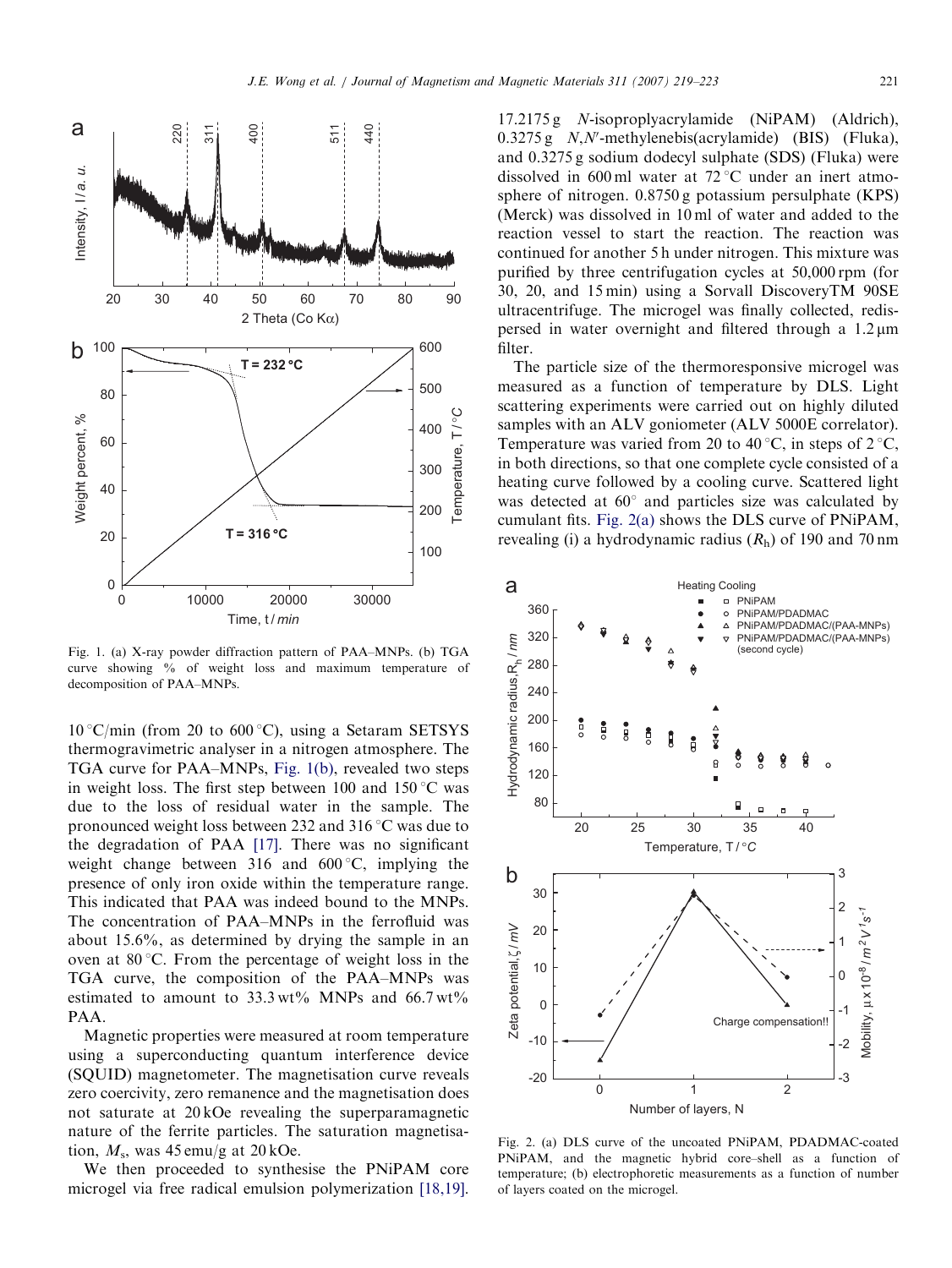in the swollen and collapsed state respectively, (ii) a completely reversible swelling and deswelling curves, and (iii) a LCST of around  $32^{\circ}$ C.

The surface modification of PNiPAM was carried out using the LbL technique to deposit one layer of a positively charged polyelectrolyte, poly(diallyldimethylammonium chloride) (PDADMAC). 3 ml of a 1:100 diluted dispersion of microgels were added to 6 ml of a solution of 1 mg/ml PDADMAC (Sigma-Aldrich,  $M_W = 100,000 \text{ g/mol}$ ) in 0.5 M NaCl to prepare a positively charged microgel surface. The solution was mixed for 24h. The excess polyelectrolyte was removed, and the PDADMAC-coated microgel washed three times with water, by ultracentrifugation cycles at 50,000 rpm at  $25^{\circ}$ C. In the final stage, the pure PDADMAC-coated microgel was redispersed in water overnight and filtered through a  $1.2 \mu m$  filter. [Fig.](#page-2-0) [2\(a\)](#page-2-0) shows the DLS curve for the PDADMAC-coated PNIPAM. On adsorption of the polyelectrolyte layer, the thermoresponsive behaviour of the microgel changes dramatically [\[12,13\]](#page-4-0). The layer of PDADMAC, results in an increase in size of the microgel. This increase is more noticeable in the collapsed state  $(T > LCST)$ . When the temperature is increased above the LCST, the tendency of the microgel core to collapse is restricted by the strong electrostatic attraction between the microgel and the PDADMAC layer. Consequently, in the collapsed state, the coated microgel is larger than the uncoated one [\[13\]](#page-4-0) indicating the successful deposition of PDADMAC on the microgel.

To deposit the MNPs on the polyelectrolyte-coated microgel, a solution of PDADMAC-coated microgel was added slowly to a dilute solution of PAA–MNPs in a volume ratio of 1:5 and mixing was carried out for 24 h. The microgel coated with PAA–MNPs was separated from excess MNPs by magnetic separation. We observed that PAA–MNPs are very stable and do not form agglomeration in the presence of a magnetic field. But when the microgel coated with PAA–MNPs are exposed to a magnetic field, then these particles are attracted to the magnet very fast due to the higher magnetic dipole interaction between the MNPs present. The PAA–MNPs coated microgel was then washed three times with water using the above mentioned procedure at  $25^{\circ}$ C and finally redispersed in water overnight.

DLS studies, [Fig. 2\(a\)](#page-2-0), resulted in a hydrodynamic radius,  $R<sub>h</sub>$ , of around 340 nm for the magnetic-coated microgel at  $25^{\circ}$ C, and most importantly, revealed that thermoresponsivity is preserved. The swelling and deswelling of the hybrid composite is also completely reversible and reproducible as revealed by the two consecutive heating and cooling cycles during the DLS measurements. This indirectly shows that the PAA–MNPs do not detach from the microgel during the volume phase transition of the latter. This could be explained by the improved adhesion of the aggregate of PAA–MNPs (as compared to single MNPs with single PAA layer) to the surfacemodified microgel. [Fig. 2\(b\)](#page-2-0) shows the electrophoretic

measurements of the uncoated, polyelectrolyte-coated, and (PAA–MNPs)-coated microgel. The zeta potential alternates from  $-15$  to  $+30$  mV on addition of PDADMAC, revealing charge overcompensation necessary for charge reversal for further build up of multilayers. However, on addition of the negatively charged PAA–MNPs, there is charge compensation leading to an almost neutral zeta potential  $(-5 \text{ mV})$ , indicating clearly that the PAA–MNPs are indeed deposited on the microgel. The expected size of the hybrid core–shell structure is 290 nm (obtained from the sum of the  $R_h$  (PDADMAC-coated microgel core) = 200 nm plus twice the  $R_h$  (PAA–MNPs) = 45 nm). This is consistent with the  $R_h$  obtained from DLS and also with the size obtained from the Philips CM 10 transmission electron microscopy (TEM) picture, Fig. 3. Due to the high accelerating voltage used in TEM (200 kV), polymeric network or polyelectrolyte chains are not visible on TEM micrographs. Instead, we observe a cluster-like structure of PAA–MNPs in a "flatten" circular geometry.

To basically show that a remotely control carrier system can be realised by an external stimulus, we performed inductive heating using a generator—oscillator combination (TIG 5/300, Hüttinger, Freiburg, Germany) with a maximum power dissipation of 5 kW. The coil-shaped and water-cooled antenna is made up of eight copper windings with an inner diameter of 20 mm and connected to a watercooled resonance circuit that produces the electromagnetic field. The inductive heating tests were conducted using a field amplitude of 20 kA/m in combination with a frequency of 360 kHz. Inductive heating was performed in a glass tube (3 ml aqueous suspension volume) placed in the centre of the coil. The temperature of the suspension was measured by inserting an alcohol thermometer into the centre of the sample. [Fig. 4](#page-4-0) shows the rise in temperature of various concentrations of magnetic content (defined as the wt % of the magnetic core within the PAA–MNPs composition as determined by TGA) as a function of time.



Fig. 3. TEM micrograph of PNiPAM/PDADMAC/(PAA–MNPs).